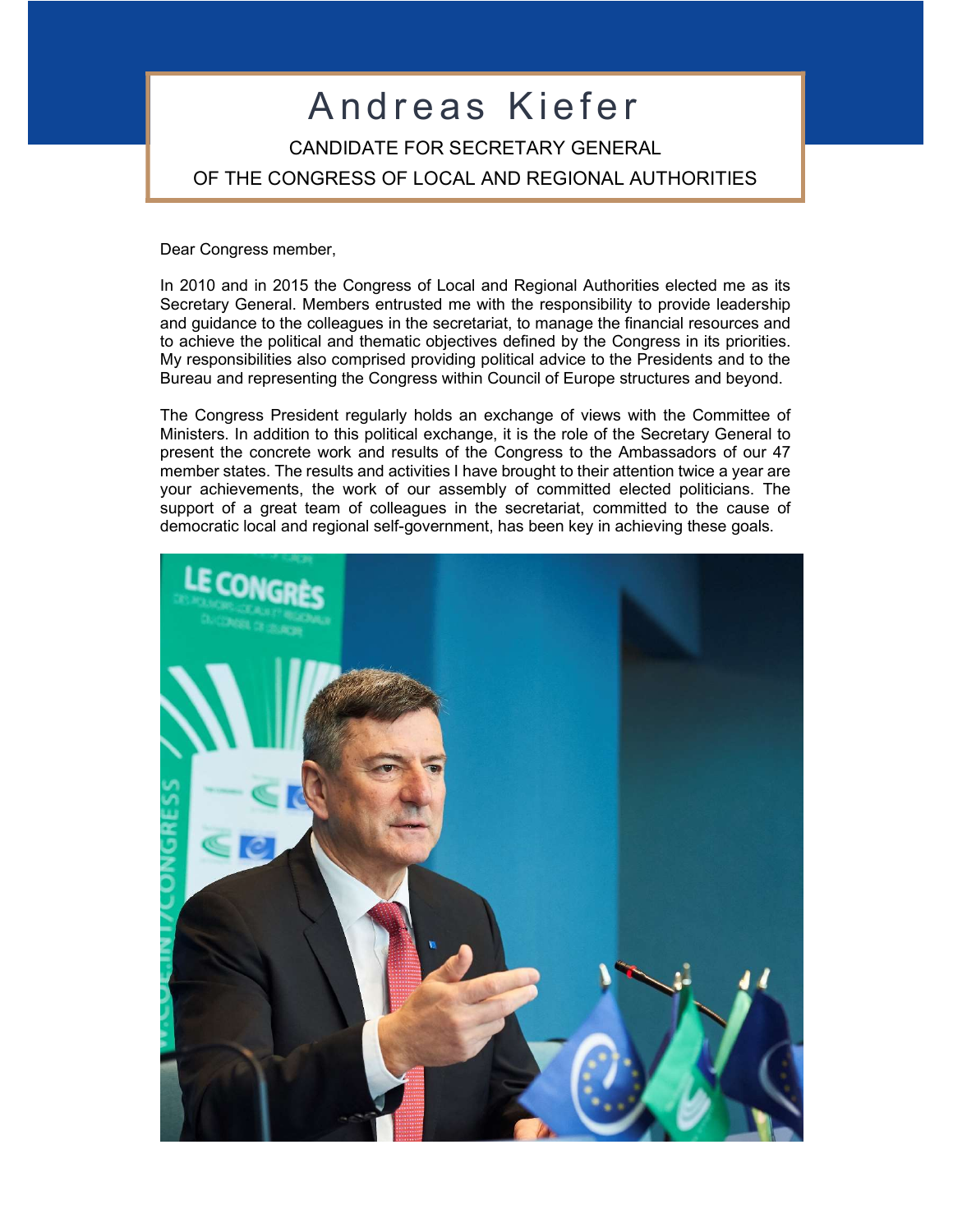### CORE BUSINESS AND NEW TERRAIN

In a spirit of constant search for improvements and efficiency my team and I have put a special focus on the core issues and tasks of the Congress as conferred upon it by the Committee of Ministers. We added new dimensions to the Congress' institutional work and monitoring of the Charter, such as the promotion of Human Rights and preventing corruption and the horizontal issues covered by the UN Sustainable Development Goals. In 2013 a new post-monitoring procedure with a political dialogue with national authorities was introduced in order to give our adopted recommendations a tangible follow-up and in 2014 we created a possibility for meaningful youth participation in our work.

We entered new terrain by starting co-operation activities funded by extra-budgetary resources both in member states and in the countries covered by the policy of the Council of Europe towards neighbouring regions. Since 2012, voluntary contributions from member states and from the European Union amounting to approximately nine million Euros funded projects and programmes for mayors as leaders of change, public ethics and transparency, gender equality and youth engagement in local public life. The beneficiaries are local and regional elected politicians, municipalities and cities and their national associations in Albania, Armenia, Georgia, the Republic of Moldova, Ukraine and in Morocco and Tunisia. These concrete activities complemented the statutory work of the Congress and its three committees. We are particularly proud of the implementation of projects by mayors and councillors and of the establishment of a community of practice on local democracy.

I contributed to raising the profile of the Congress as a forum of exchange and as a monitoring and election observation organ of the Council of Europe. On the ground, the operational secretariat implements projects in the framework of the Council of Europe Action Plans and is highly acknowledged. We successfully reach out to the mayors and councillors, to the members of regional executives and assemblies, in order to cover the local and regional dimension of what the Council of Europe was originally established for: democracy, human rights and the rule of law.

#### DEFENDING DEMOCRATIC LOCAL AND REGIONAL SELF-GOVERNANCE

Let us not forget that the Council of Europe was not founded in 1949 to strengthen the role of governments and parliaments. The main reason was to establish a greater European space of democracy, human rights and rule of law and a system of checks and balances in order to protect these values and their beneficiaries - the women, men and children living on European territory. The European Court of Human Rights and a complex system of monitoring bodies aim at protecting the citizens and residents and their rights from the abuse of power of governments and infringements of the conventions adopted by the Council of Europe. One of these rights and a key part of the European model of society is democratic self-government, as enshrined in the European Charter of Local Self-Government. The Congress was given the responsibility of monitoring the respect of the Charter by the member states and we are performing our monitoring activities in a structured, coherent and transparent manner. This is a result of a continuing process of reform and search for improvement.

The Congress has identified a trend towards re-centralisation of competences and the Council of Europe has highlighted threats to fundamental rights such as the freedom of expression, freedom of assembly and the access to free and fair elections. Undoubtedly, there are trends towards nationalism and isolation whose proponents claim that raising walls would solve complex problems and challenges. I am convinced that the challenges our member states are facing, can only be positively addressed through co-operation, exchange and trust in international agreements. Elected politicians in municipalities, towns, cities and regions are at the forefront of these challenges. In order to find functioning solutions which are "reality proof", local and regional authorities have to be included in all policy shaping where there is a local and regional dimension. The Congress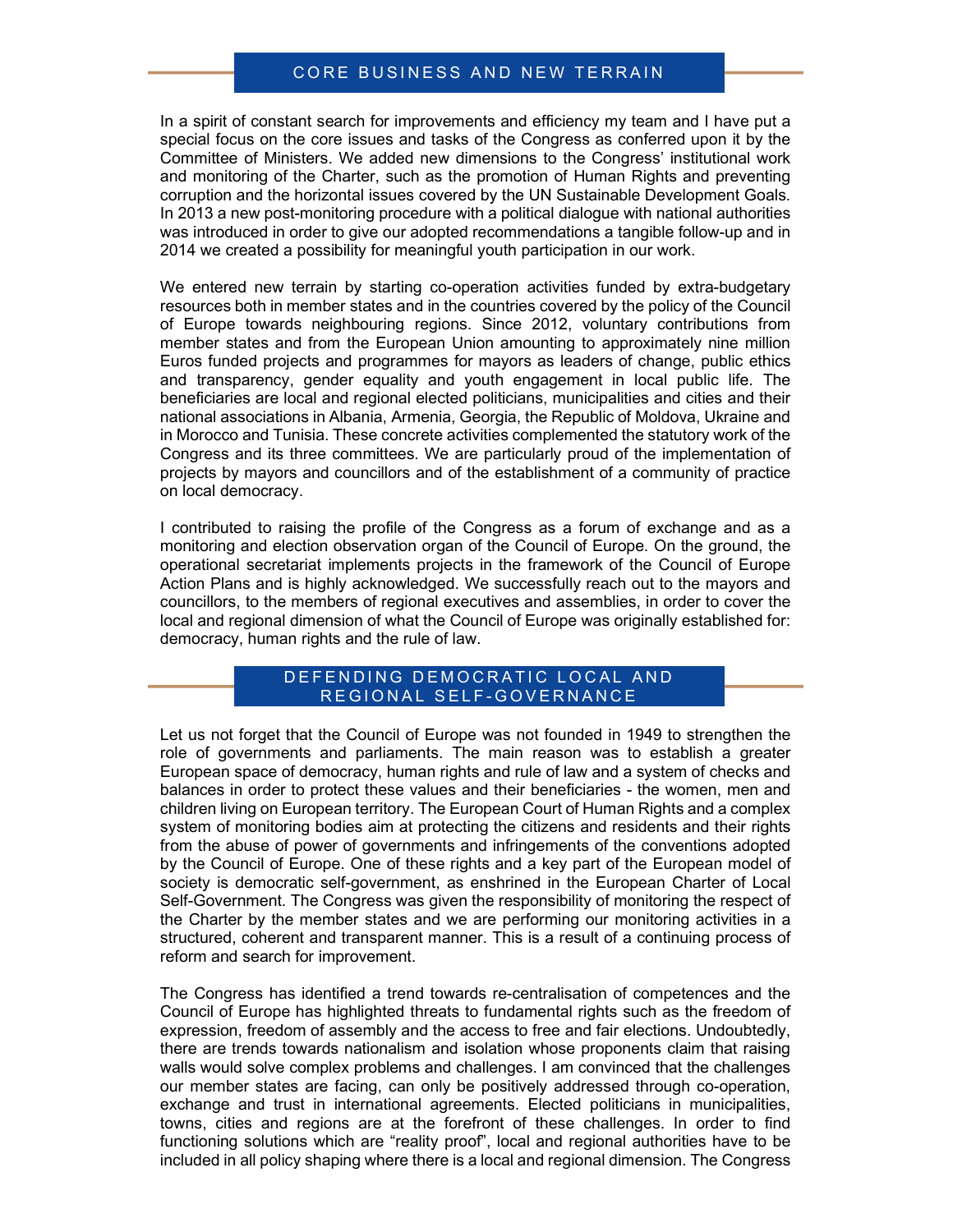is the institution in the Council of Europe to accomplish this. Together with my colleagues in the secretariat I will work to ensure that local and regional authorities are fully associated in the preparation and implementation of these policies.

While significant progress has been made in improving the living conditions of the populations in many areas, European countries are confronted with increasing inequalities, which raise questions about the stability and sustainability of our social and economic systems and, in consequence, for the political stability of our societies. I want to help develop the capacity of the Congress to address and to respond to the new opportunities and challenges for citizens and for local self-government and regional democracy posed by digitalisation and artificial intelligence. Our responses must be coordinated and timely!

The municipalities and their elected representatives enjoy the highest level of trust among the population and are the glue of our communities. At the same time, there are fewer and fewer candidates who are available for an elected office. Granting reasonable working conditions for politicians will be a particularly important task in the coming years.

### COMMITTED TO OUR VALUES AND TO THE CONGRESS

With my professional experience, with my international network of senior decision makers, academics and the European and national associations and networks of local and regional authorities I want to continue to contribute so that the Congress can perform its role as a pan-European forum of political exchange and transfer of know-how. Together with the highly professional team in the secretariat, I want to further develop the Congress as an effective monitoring body and operational actor on the ground and as an important part of the distribution chain for Council of Europe policies, such as active democratic citizenship, fighting radicalisation and hate speech.

The imminent implementation of its reforms – after the Congress experienced a phase of unprecedented difficulty - requires a Secretary General with insight and vision, creativity and the ability to anticipate developments, thorough experience, capacity for dialogue and communication, leadership and unwavering commitment to the values of the CoE. The Secretary General of the Congress must enjoy recognition within the Congress and from the decision makers in the Organisation and our external partners and must produce results.

My personal background and my professional experience, my loyalty, my sense of responsibility and innovation as well as my full commitment to local and regional democracy are the driving forces behind my candidature. I am ready to dedicate all my energy to serving the Congress in further increasing its role, visibility and impact.

Jedea (en for

#### **Contact**

Private e-mail address: andreas.kiefer@outlook.com Office address: Congress of Local and Regional Authorities of the Council of Europe, Avenue de l'Europe, F-67075 Strasbourg, www.coe.int/congress; e-mail: andreas.kiefer@coe.int